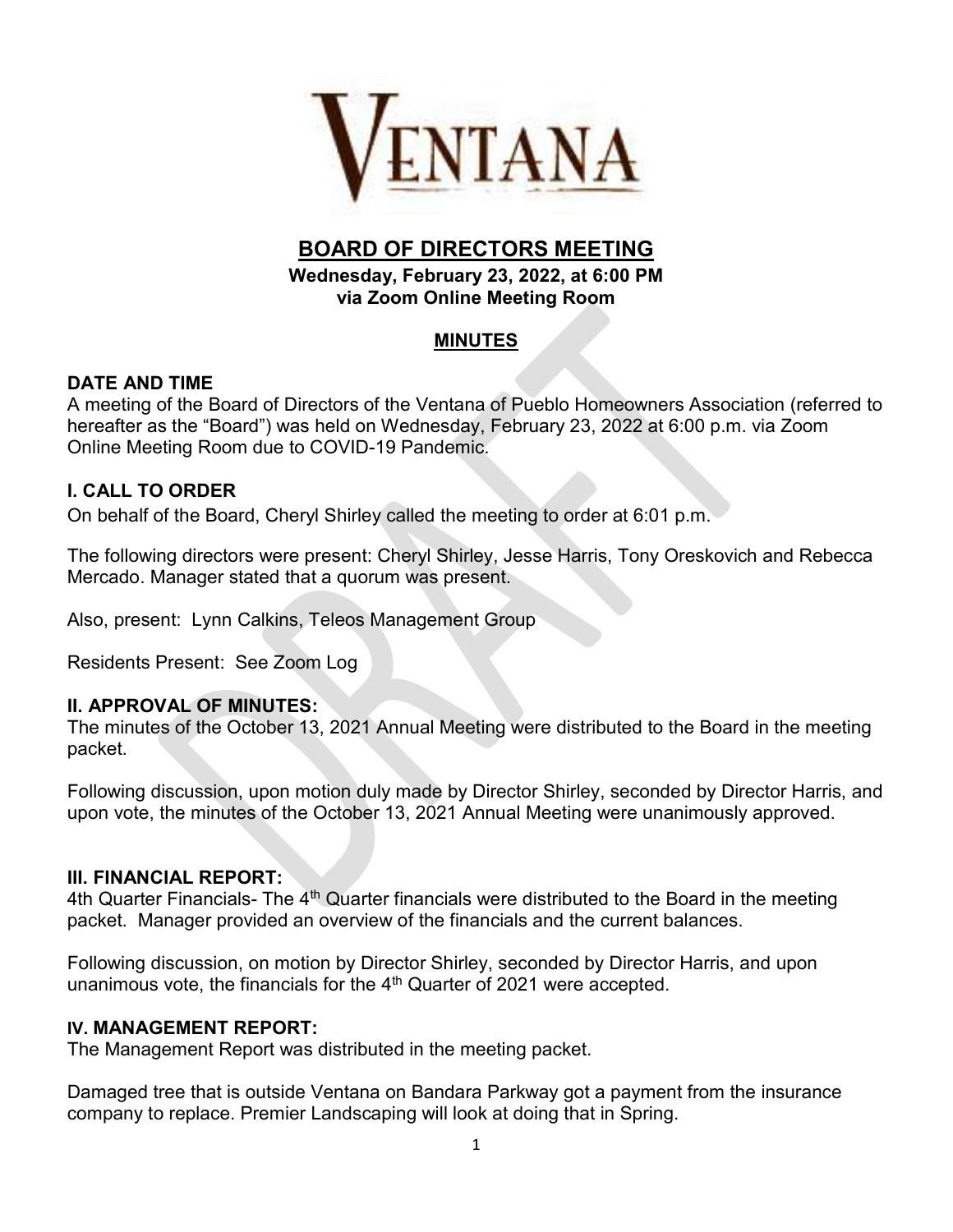Tumbleweeds- Management took a lot of calls about tumbleweeds in December. The HOA is not responsible for the cleanup of homeowner's yards-front or back.

There were no further questions asked of Management on the management report.

#### V. New Business

## Ratification of Officers

Tony Oreskovich, President, for a term of one (1) year(s); Cheryl Shirley, Vice President, for a term of one (1) year(s); Jessie Harris, Treasurer for a term of two (2) year(s); Rebecca Mercado, Secretary for a term of one (1) year(s).

Following discussion, upon motion duly made by Director Oreskovich, seconded by Director Harris, and upon vote, the Board ratified the officers.

#### • 2022 Meeting Dates

The tentative Board Meeting dates for 2022 are February 23, 2022; May 25, 2022; and August 10, 2022. The Annual Homeowners Meeting will be scheduled at the August meeting but it will remain in October.

#### Resident of the Year

 The Resident/Homeowner of the Year is something new we are trying this year. The Board will recognize an individual homeowner who demonstrates or has made outstanding contributions to our community. Requirements are that you must live in Ventana. The Management Company tallied the votes and this year's Resident of the Year is Celeste Oreskovich. Celeste has been recognized because of all of her hard work with the neighborhood watch program, the annual neighborhood clean-up and always making sure that she has decorated at least one tree in the roundabout for Christmas. The Board would like to recognize and thank Celeste for all of her hard work. She will be receiving a gift card of her choice and will also have her outstanding contributions displayed on the Ventana Website.

## VI. RESIDENT FORUM:

There is a broken chain that stops the cars at the end of Sienna. Management will find out how we can get that replaced.

The dirt/shale pile that is remaining from one of the excavating that was done. Director Shirley will talk with Roger Fonda to have the builders get the pile cleaned up.

## VII. OTHER:

The next Board Meeting is scheduled for May 25, 2022 at 6:00 p.m. at the Lamb Library pending approval or on Zoom. Information will be emailed out.

## VIII. ADJOURNMENT

There being no further business to come before the Board at this time, upon motion duly made,